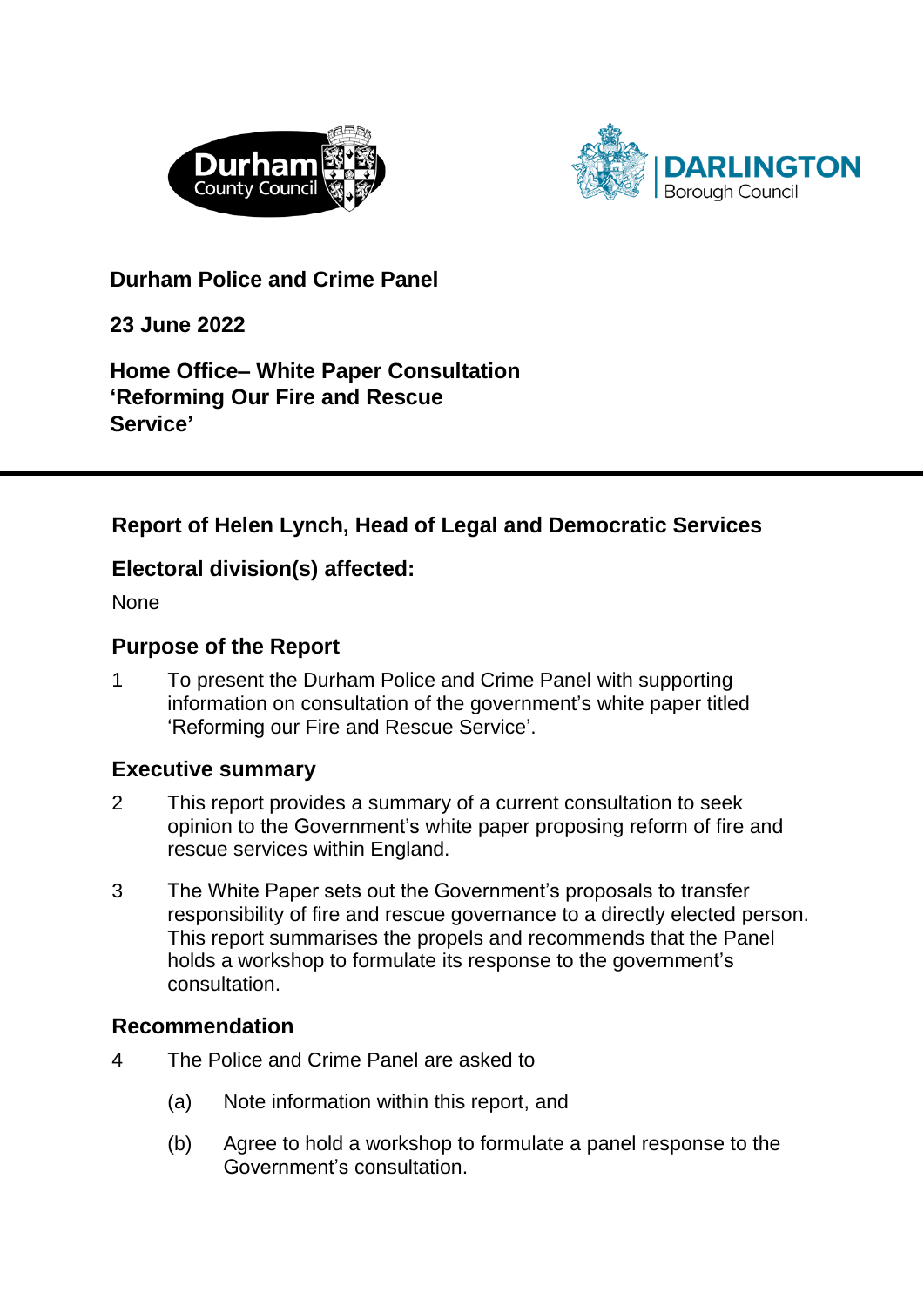(c) To delegate authority to the Clerk to the Panel in consultation with the Chair and Vice-Chair of the Panel to prepare, finalise and submit the consultation response on behalf of the Panel following the workshop.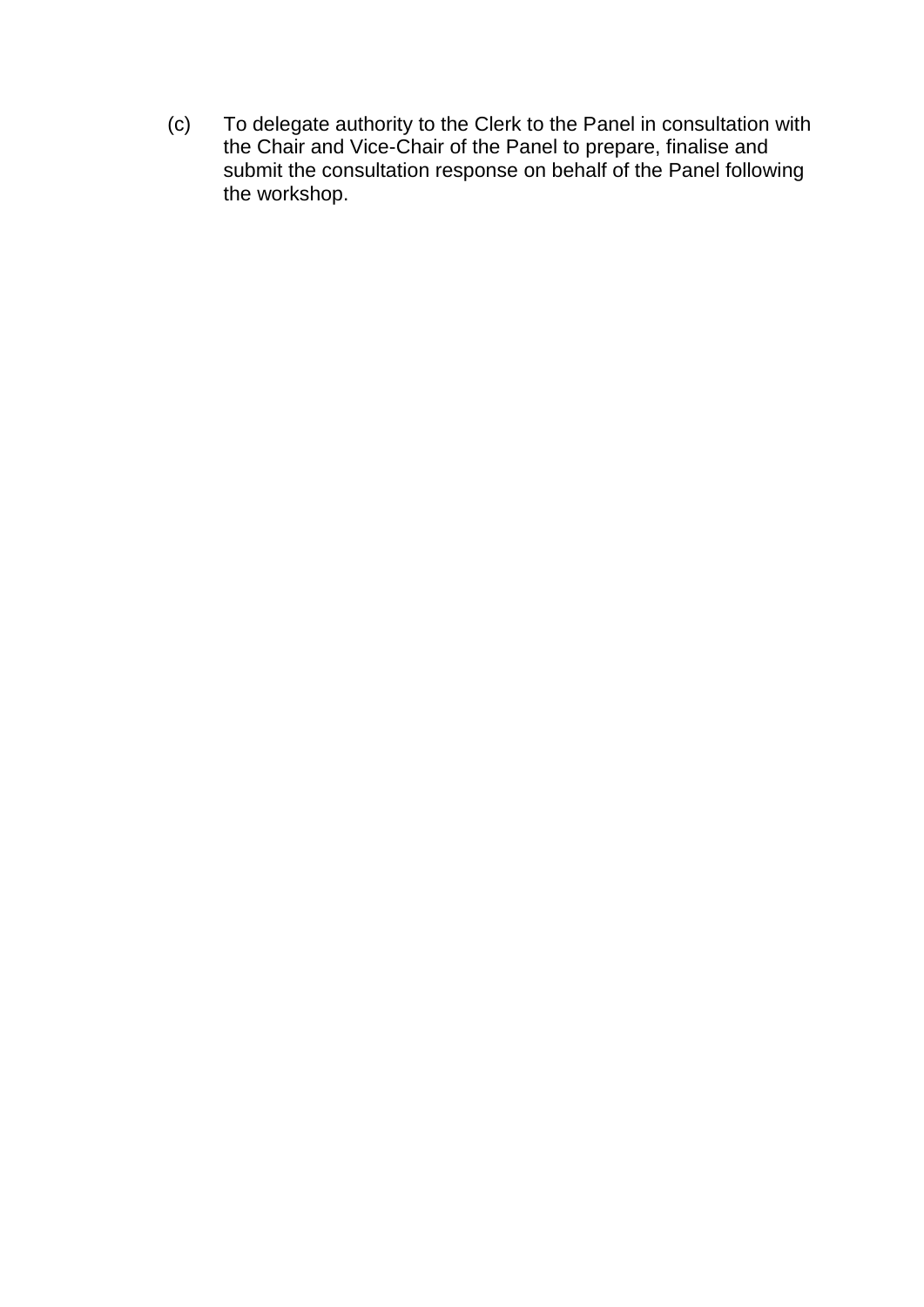## **Background**

- 5 The Home Office White Paper entitled "Reforming Our Fire and Rescue Service: Building professionalism, boosting performance, and strengthening governance" was presented to Parliament by the Secretary of State on the 18 May 2022. A copy of the white paper consultation document is attached in Appendix 2.
- 6 The white paper includes a range of proposals for the reform of fire and rescue services in England. The proposals cover three principal areas in the reform vision: People, Professionalism and Governance.
- 7 The Government are seeking to gather views through response to 47 consultation questions linked to the three principal areas. The consultation is open from the 18 May 2022 until the 26 July 2022.

### **People, Professionalism and Governance**

8 As identified, the white paper seeks to drive improvement within three areas, well-trained and supported **people**, high levels of **professionalism** and strong and effective **governance**. Within this context, this report provides a summary of the people and professionalism areas of the paper but has a greater focus on the governance element as the most relevance and potential impact on the police and crime panel.

## **People**

- 9 This element of the paper covers the role of Fire and Rescue Services, modern working practices, public safety business continuity, pay negotiation, nurturing new and existing talent. The consultation seeks views on proposals for Fire and Rescue Services to have the flexibility to deploy resources to help address current and future threats faced by the public beyond core its core duties and play an active role in supporting the wider health and public safety agenda.
- 10 In addition, views are sought within the consultation on whether business continuity requirements within the Civil Contingencies Act 2004 provide sufficient oversight to keep the public safe in the event of strike action and if current pay negotiation arrangements are appropriate.
- 11 With regard to nurturing new and existing talent, the consultation seeks opinion on exploring consistent entry requirements for Fire and Rescue Service roles and if other roles in addition to station and area managers would be benefit from a direct entry and talent management scheme.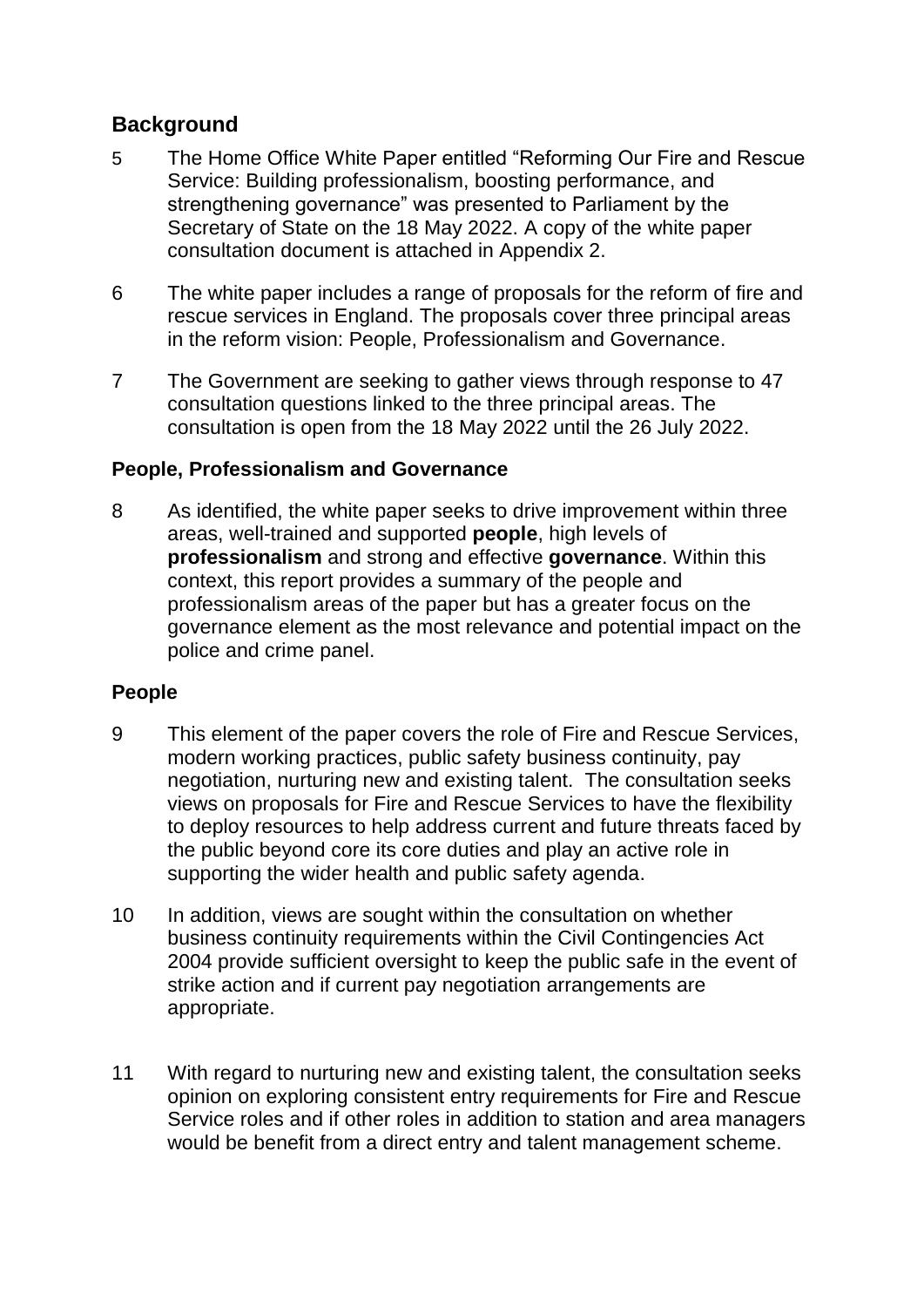### **Professionalism**

- 12 This section is split into five areas of leadership, data, research, ethics and clear expectations for fire and rescue services. In relation to leadership, the consultation seeks views on proposals to introduce a leadership programme and for this programme to be mandatory before becoming an assistant chief fire officer or above graded officers.
- 13 For the areas of ethics and clear expectation, the White Paper proposes the creation of a statutory code of ethics for fire and rescue services in England and the introduction of a fire and rescue service oath as a promise to uphold the principles within the statutory code.
- 14 The White Paper also proposes the five key areas identified within paragraph 11 as priorities for professionalising fire and rescue services and that this could be led by the creation of an independent College of Fire and Rescue.

#### **Governance**

- 15 This section of the report covers current governance structures, options to transfer governance to directly elected individual, boundaries, fire funding, a balanced leadership model, legal entity of Chief Fire Officers and clear distinction between strategic and operational planning.
- 16 There are currently 44 Fire and Rescue Authorities across England operating under a range of different governance models, to which 38 operate a committee structure that the government propose to replace with executive oversight by a directly elected individual. The White Paper proposes this to be either a Combined Authority Mayor, Police and Crime Commissioner or another option such as an Executive Councillor. Each of these options would have a formal scrutiny panel.
- 17 The government's preferred governance model is one that meets the following criteria:
	- has a single, elected ideally directly elected individual who is accountable for the service rather than governance by committee
	- there is clear demarcation between the political and strategic oversight by this individual, and the operationally independent running of the service by the chief fire officer
	- that the person with oversight has control of necessary funding and estates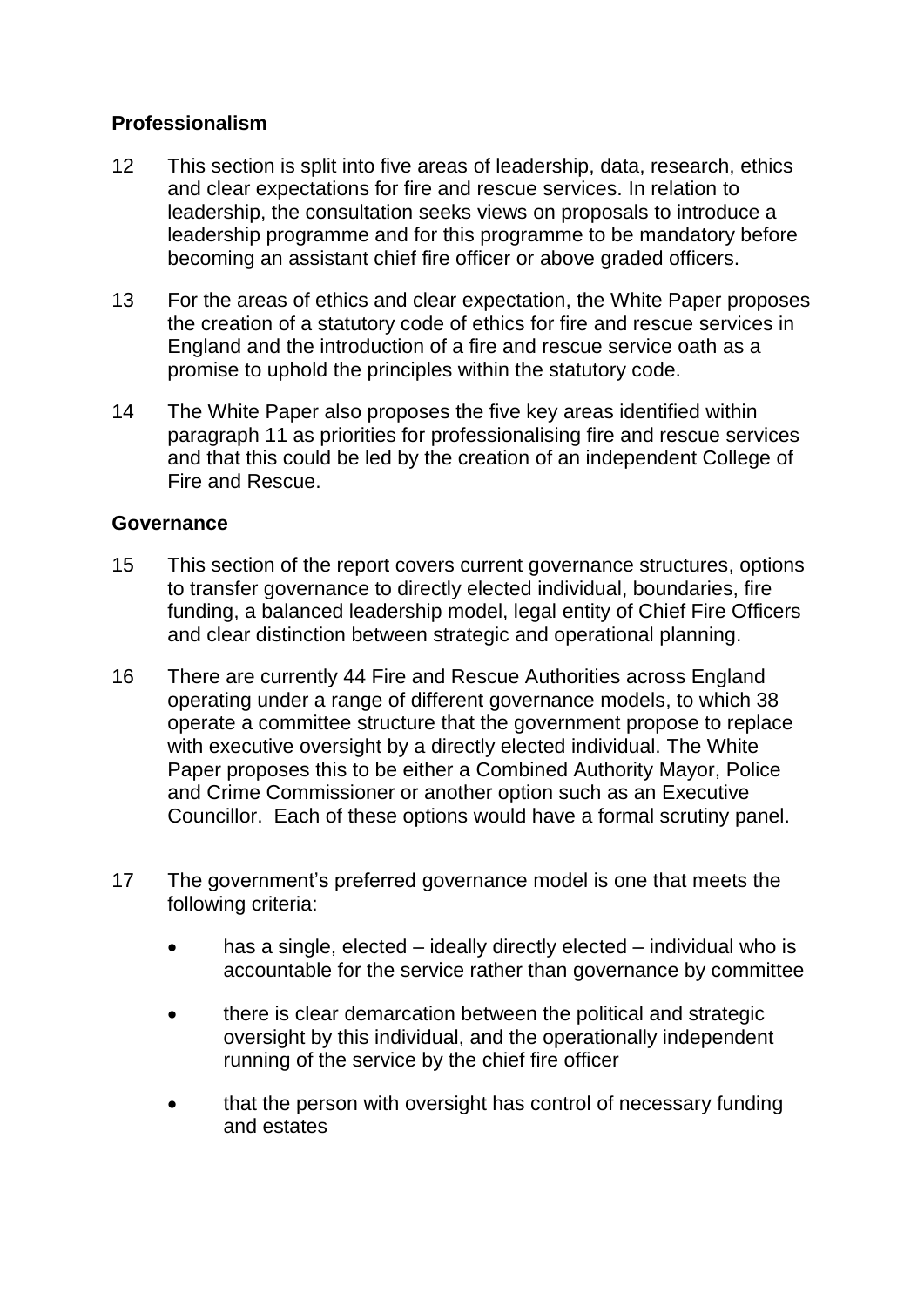- decision-making, including budgets and spending, is transparent and linked to local public priorities
- 18 The White Paper consultation document then asks the following questions
	- To what extent do you agree/disagree that Government should transfer responsibility for fire and rescue services in England to a single elected individual?
	- What factors should be considered when transferring fire governance to a directly elected individual?
- 19 With regard to the Mayoral model, the document states that the government would like to see more combined authority mayors exercising public safety functions where boundaries allow.
- 20 The Panel will note that of the eight existing mayoral combined authorities without fire and rescue functions currently, four (Cambridgeshire & Peterborough, Sheffield City Region, West Midlands and West Yorkshire) are already coterminous with fire and rescue boundaries. Subject to the White Paper consultation, the government will explore options for transferring the fire functions directly to the Mayoral Combined Authorities for exercise by the Mayors in these areas at the earliest opportunity. The four remaining existing Mayoral Combined Authorities (Liverpool City Region, North of Tyne, Tees Valley and West of England) are not currently coterminous with fire and rescue boundaries and so, subject to this consultation, the government will need to consult with those in the local areas to establish the way forward. The paper then asks the following question:
	- Where Mayoral Combined Authorities already exist, to what extent do you agree/disagree that fire and rescue functions should be transferred directly to these MCAs for exercise by the Mayor?
- 21 The Police and Crime Act 2017 introduced measures for Police and Crime Commissioners to take on oversight of their local fire services and it was for each Commissioner to determine if they wanted this responsibility and if so to submit a proposal to the Home Secretary. To date, four areas have made the transition to a police, fire and crime commissioner and the paper includes examples of how police and fire services are working collaboratively in those areas.
- 22 The paper explains and provides feedback from the Home Office's PCCs review considered how PCCs' accountability could be strengthened, and their role expanded in line with the government's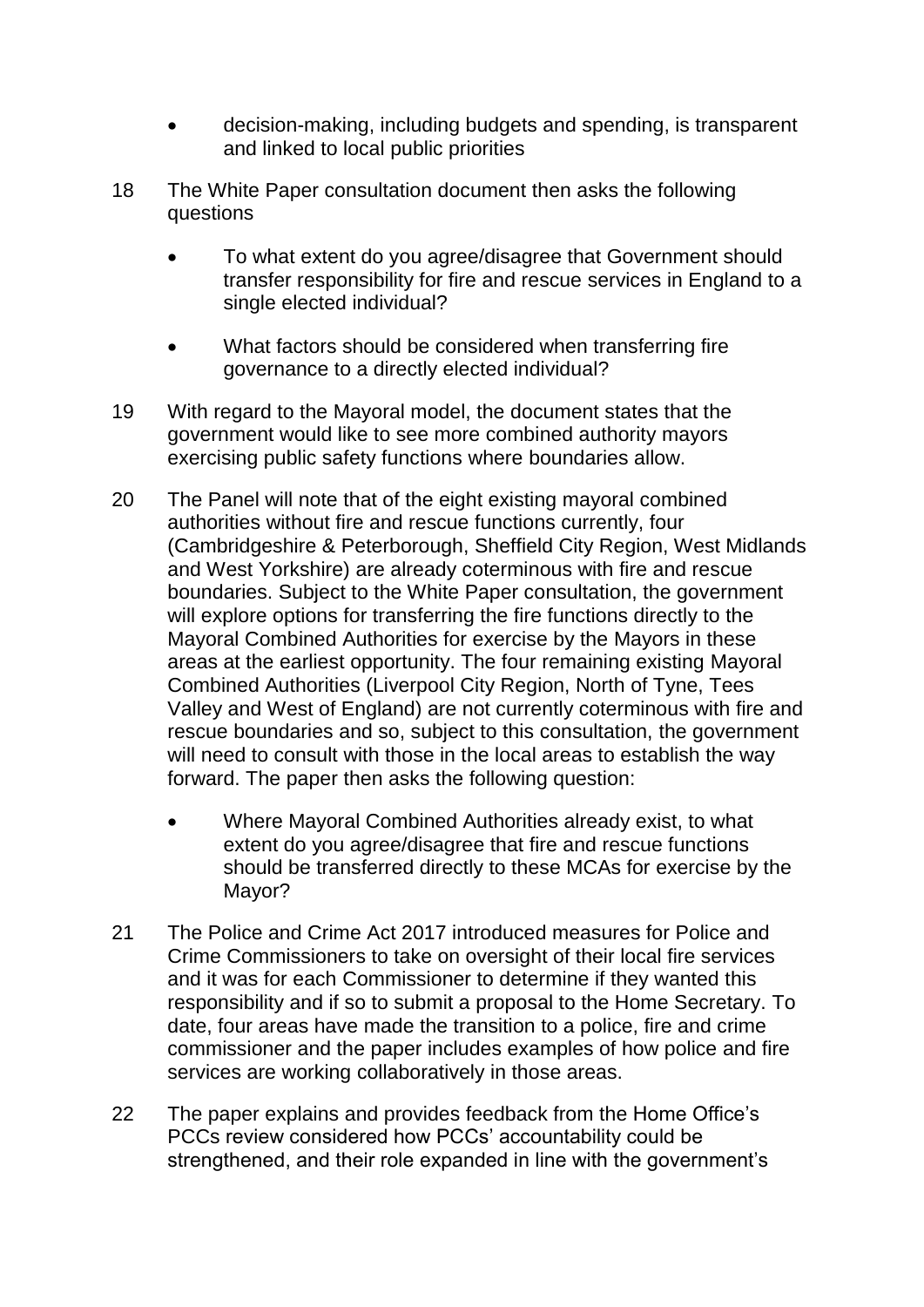manifesto commitment, and considered the benefits of directly elected oversight of fire services. The paper then asks the following question:

- To what extent do you agree/disagree that Government should transfer responsibility for fire and rescue services in England to police and crime commissioners?
- 23 The Home Office recognises that, in some areas, there may be a preference for a different option other than a PCC or Mayor, such as an Executive Councillor. This may be where a Fire Service is already part of a county council or where boundaries are not well aligned. Therefore, the Government will consider other options, although any option will need to meet the criteria as listed in paragraph 16, particularly the need for clear executive, rather than committee leadership. The paper then asks the following question
	- Apart from Combined Authority Mayors and Police and Crime Commissioners, is there anyone else who we could transfer fire governance that aligns with the principles set out above?
- 24 This section of the paper also explores the opportunity as part of a governance change to strengthen and clarify the legal basis against which Fire and Rescue Authorities operate. The document explains that in transferring responsibility to a single individual, the government could also put good governance principles in statute. For example, legislation could set out the role and function of the Fire and Rescue Authorities including its oversight and scrutiny functions, specifying how transparency objectives should be met, and clarifying the relationship between political oversight and operational decision making. The paper then asks the following question
	- To what extent do you agree or disagree that the legal basis for Fire and Rescue Authorities could be strengthened and clarified?
- 25 The consultation paper highlights that regardless of which option is identified as the executive leader, each would need a body to scrutinise their decision making. The paper then explains that Part 2 of the Home Office's review of PCCs is assessing current scrutiny arrangements of PCCs in more detail and how they could be improved. Within this context the Home Office will consider these findings and what may be the appropriate scrutiny arrangements for fire.
- 26 With regard to boundaries, to transfer fire governance to an elected official, the boundaries of the police force/combined authority/ county council must align to ensure a consistent electoral mandate across the area. Across most of England, the boundaries for Fire and Rescue Services and Police Forces/Combined Authorities (where present) are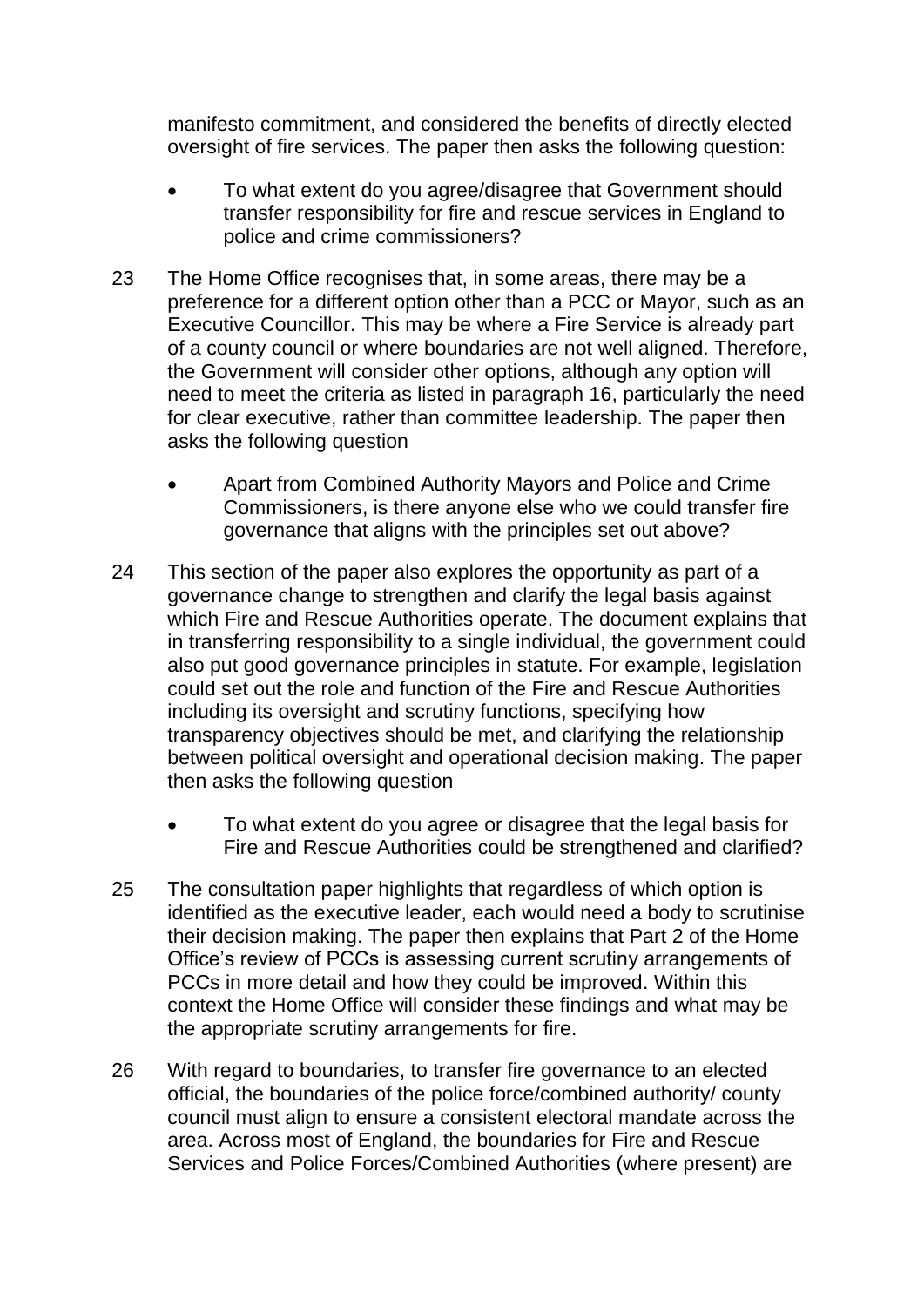coterminous, making the transfer of governance to Combined Authority Mayors and PCCs practicable. The document also explains suggestions were there are two Fire Services within one Police Force area and in south west England were fire and police boundaries do not align. The paper then asks the following question

- To what extent do you agree/disagree that boundary changes should be made so that fire and rescue service areas and police force/combined authorities (where present) areas are coterminous?
- 27 A Balanced Leadership model is proposed within the document. The Home Office believe that these governance changes will result in an executive leader being required to produce a strategic fire and rescue plan listing their priorities, while the chief fire officer would focus on their operational requirements to meet those priorities without the current prolonged negotiations. The Home Office believe that Chief Fire Officers not having operational independence creates a barrier to effective and efficient services.
- 28 The Government will propose legislation to clearly define the role and responsibilities of both the Executive Leader and Chief Fire Officer with clear demarcation between the two. The consultation paper includes the following table to illustrate the proposed split of responsibilities between the Executive Leader and Chief Fire Officer.

| Task                                                     | <b>Responsible</b>      |
|----------------------------------------------------------|-------------------------|
| Setting priorities                                       | <b>Executive leader</b> |
| <b>Budget setting</b>                                    | <b>Executive leader</b> |
| <b>Setting precept</b>                                   | <b>Executive leader</b> |
| Setting response standards                               | <b>Executive leader</b> |
| Opening and closing fire stations                        | Executive leader*       |
| Appointment and dismissal of chief fire officer          | <b>Executive leader</b> |
| Appointment and dismissal of other fire service staff    | Chief fire officer      |
| Allocation of staff to meet strategic priorities         | Chief fire officer      |
| Configuration and organisation of resources              | Chief fire officer      |
| Deployment of resources to meet operational requirements | Chief fire officer      |
| Balancing of competing operational needs                 | Chief fire officer      |
| Expenditure up to certain (delegated) levels             | Chief fire officer      |

\*Opening and closing of fire stations could be a joint decision; operationally fire chiefs could be responsible for decisions on moving teams, whilst ultimate political and executive responsibility lies with the executive leader.

- 29 The paper then asks the following question
	- To what extent do you agree with this proposed approach (as outlined in the table above)?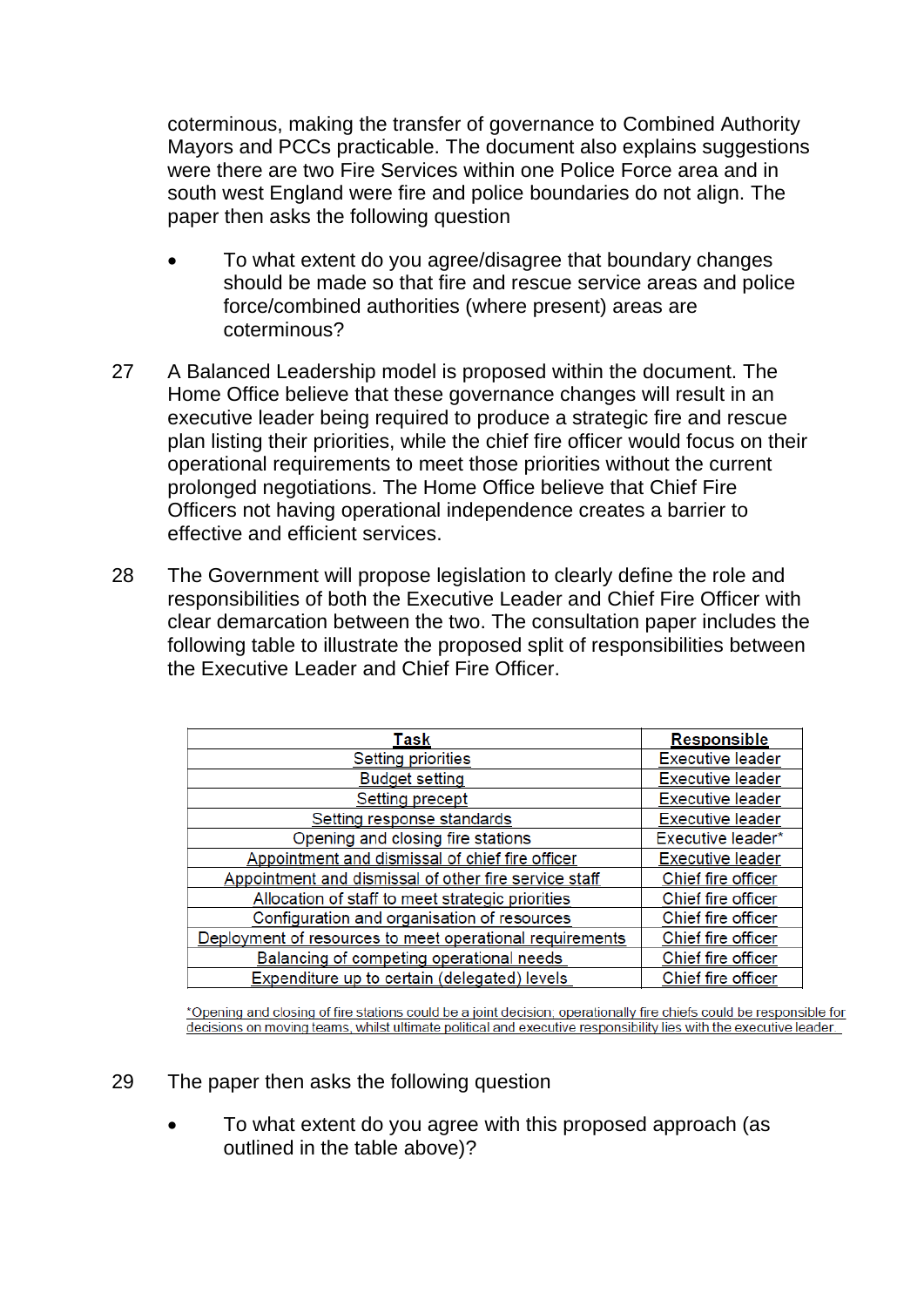# **Conclusion**

30 The White Paper attached in Appendix 2 contains a number of proposals that if implemented would have an impact on the role and responsibilities of the Durham Police and Crime Panel. Within this context it is suggested to hold a workshop session to consider this document and formulate a response from the panel to the government's consultation.

### **Background papers**

• None

#### **Other useful documents**

• None

| <b>Contact:</b> Helen Lynch | Tel: 03000 269732 |
|-----------------------------|-------------------|
| Jonathan Slee               | Tel: 03000 268142 |